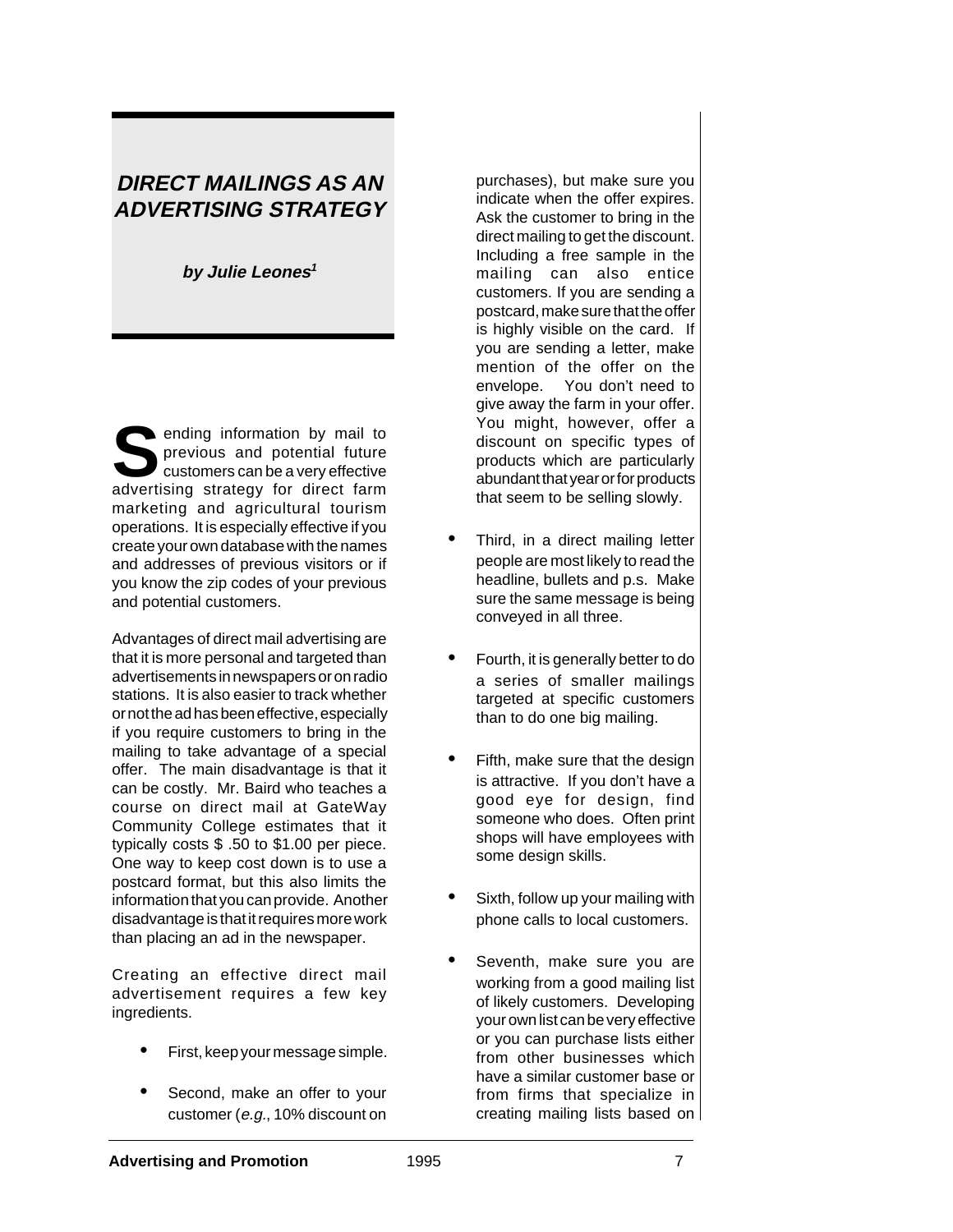such characteristics as zip code. The U.S. Postal Business Center keeps a list of firms that sell mailing lists.

To reduce the costs of direct mailing you can employ several strategies. One of the most effective is to do cooperative advertisements with other farm marketers or related businesses. Sending out a mailing with advertisements for three or four businesses or more can dramatically cut your costs. However, the disadvantage is that it also cuts your visibility. Also, a potential customer may not want to wade through three or four advertisements and not bother to look at any of them. One way to keep from overwhelming the recipient of a cooperative direct mailing may be to keep all advertising and coupons on a single page or use one coupon which can be used at any of the advertising firms. The firms involved may make the same offer, or indicate that the coupon is good for different offers at different location.

Another way to reduce costs and increase effectiveness of your direct mailings is to start working on your own mailing list. People who have bought from you before are among the most important people to target. From customer surveys we know that word of mouth is one of the most effective forms of advertising. If you can entice your current customers to provide names of their friends, this is another way to build your mailing list. Better yet, when a current customer makes a purchase, you can offer a discount coupon to them and one to give to a friend. To get your mailing list started, you can put up a sign near the cash box that says "Would you like to be on our mailing list?" then provide forms or a registration book nearby. Let customers know how they can benefit from being on your mailing list, for example by finding out when certain products are available during the year. You can encourage customers to leave their names and addresses or their business cards for weekly, monthly, or seasonal drawings. Be sure to copy names addresses and phone numbers from checks. However, remember that customers do appreciate a chance to indicate whether or not they want to be on your mailing list.

For more information about direct mailings, contact the U.S. Postal Business Center, 4949 E. Van Buren, Phoenix, AZ 85026, phone 602-225-5454. You may want to ask if they have any publications available such as "A Short Course in Direct Mail for Small Business."

This article is largely based on two L.A. Mitchell articles in "Arizona Business Gazette". November 3, 1994, SB 1 &4 and November 10, 1994, SB 1 & 4.

Julie Leones<sup>1</sup> Extension Economist Department of Ag & Resource Economics Cooperative Extension The University of Arizona Tucson, AZ 85721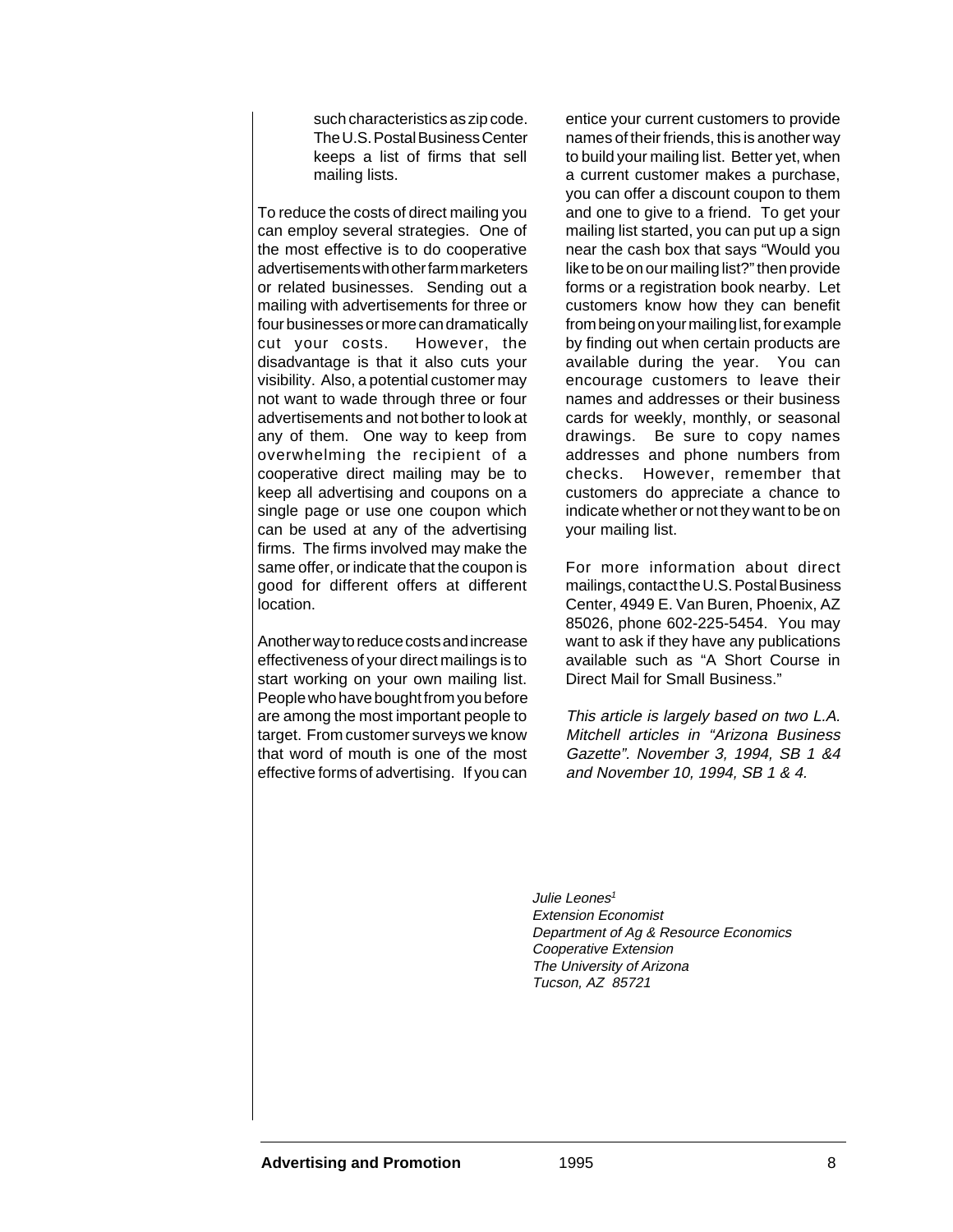## *FROM:*

Direct Farm Marketing and Tourism Handbook.

## *Disclaimer*

*Neither the issuing individual, originating unit, Arizona Cooperative Extension, nor the Arizona Board of Regents warrant or guarantee the use or results of this publication issued by Arizona Cooperative Extension and its cooperating Departments and Offices.*

*Any products, services, or organizations that are mentioned, shown, or indirectly implied in this publication do not imply endorsement by The University of Arizona.*

*Issued in furtherance of Cooperative Extension work, acts of May 8 and June 30, 1914, in cooperation with the U.S. Department of Agriculture, James Christenson, Director, Cooperative Extension, College of Agriculture, The University of Arizona.*

*The University of Arizona College of Agriculture is an Equal Opportunity employer authorized to provide research, educational information and other services only to individuals and institutions that function without regard to sex, race, religion, color, national origin, age, Vietnam Era Veteran's status, or disability.*

.